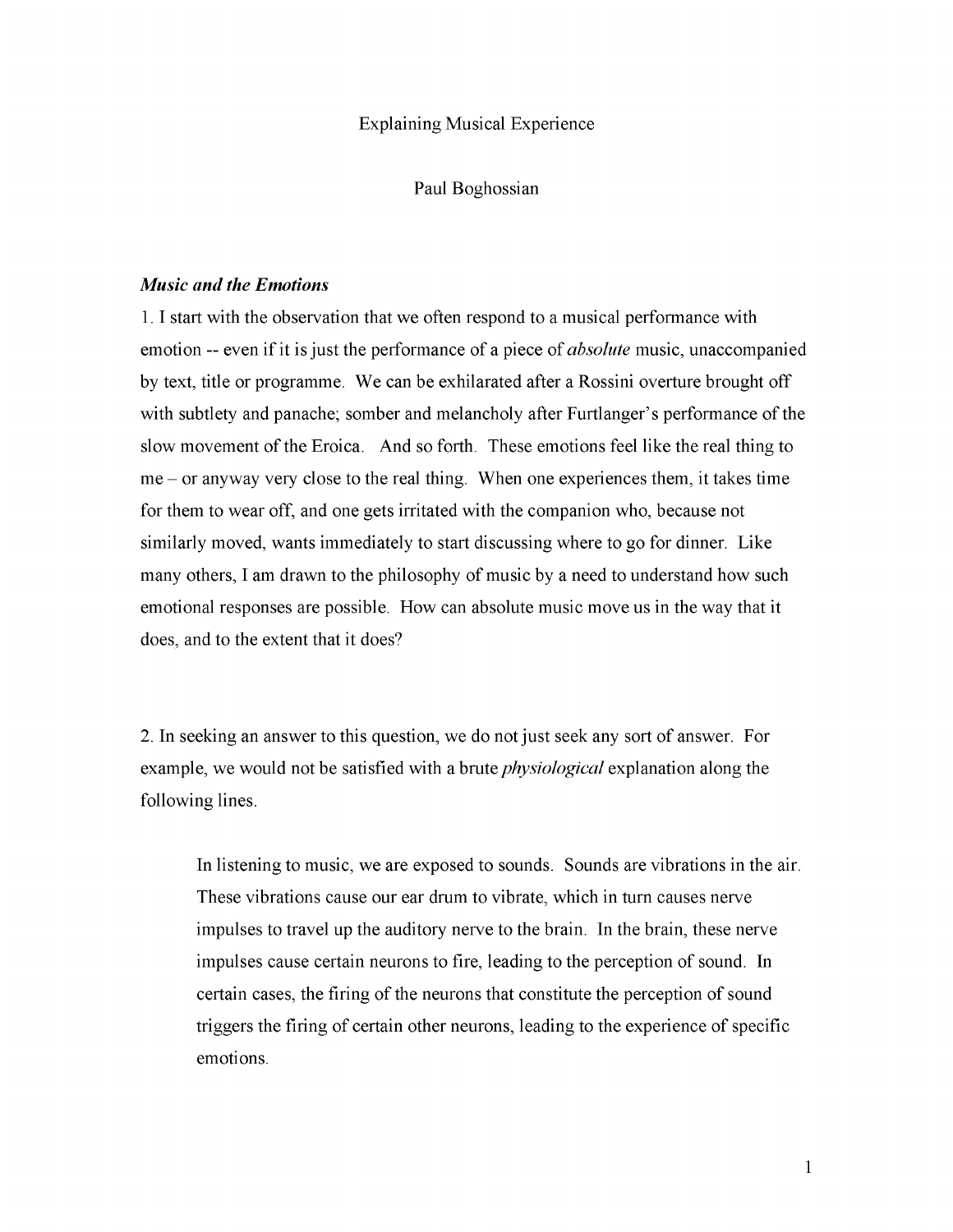I take it that, even if an explanation along these lines is actually true, it is not the sort of explanation we are looking for. Why not? What is missing from the brute physiological explanation just outlined?

3. What is missing, I think, is any explanation of the *rationality* of our emotional response. For all that the brute explanation cares to claim, music might induce emotional states in us in just the way that a drug might: certain chemicals cause us to feel things, and so do certain sounds. End of story.

On this view, it is pointless to ask whether it *makes sense* for us to respond to those sounds in the way that we do, in just the way in which it is pointless to ask whether it makes sense for us to respond to Prozac or to marijuana in the way that we do. And yet we think that it *does* make sense for us to be moved by music, that it isn't just a matter of a chemical response.

In fact, we not only think it's rational to be moved in this way, we are especially admiring of those who are capable of the right emotional response, and critical of those who aren't. We take the presence of the right emotional response to be indicative of understanding. We recommend music appreciation classes to those who profess not to see what the fuss is about.

So the question becomes: how could we explain the rationality of our emotional response to music?

4. Peter Kivy thinks that he can justify a minimal sense in which it can make sense to be moved by absolute music, and that is the sense in which one can be moved by the sheer beauty of the music, full of appreciation for the excellence of its craftsmanship and so forth.  $1$ 

 $<sup>1</sup>$  See Peter Kivy, ref</sup>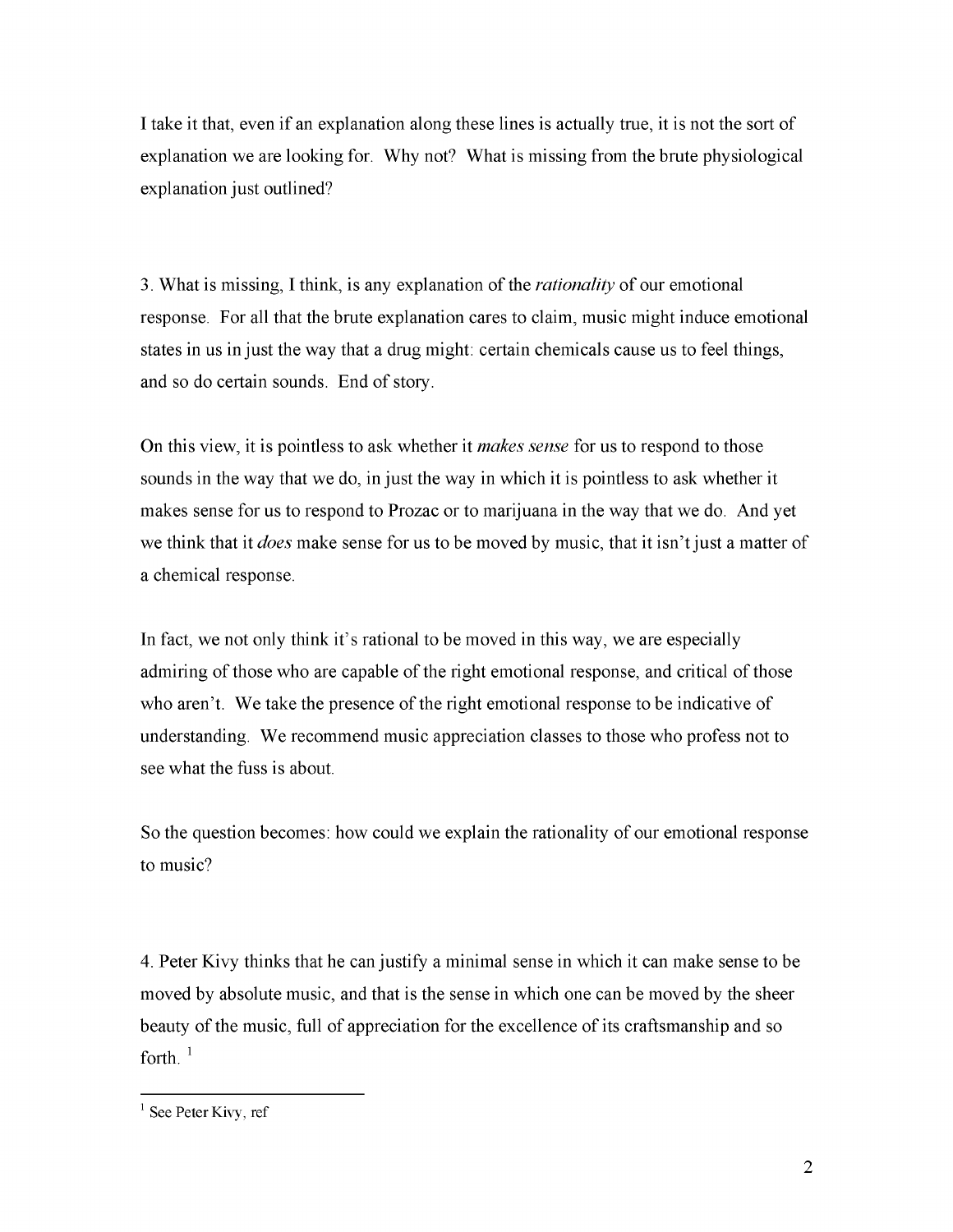But that doesn't come close, in my view, to explaining the diversity of feeling that is aroused by our experience. Think of how differently you feel after listening to the witty elegance of the Mozart Piano Concerto k. 271 as opposed to the brooding gloom of the Tchaikovsky  $6<sup>th</sup>$  Symphony. They are both examples of craftsmanship and beauty.

5. I think our only hope of vindicating the range of emotional responses that we have to absolute music depends on our being able to see absolute music as *telling us things*, in much the way in which we see characters in opera or fiction as telling us things. In other words, we need to be able to assimilate the problem of absolute music to the problem of 'feeling for fiction' by finding meaning in absolute music.

That is not to deny that there is a genuine problem of explaining the rationality of our feeling for fiction. But everyone is agreed that there must be a solution to that problem.

Peter Kivy says:

The question I am raising is how we are emotionally aroused by what the nineteenth century called absolute music... It is important to remember this because when the resources of language are added to the musical work, the terms of the argument are radically changed. I have no quarrel, for example, with someone who says that when he attends a performance of *La Traviata,* he experiences real and intense sorrow over the death of Violetta,...This is not to say that there is no philosophical problem in just how the emotions of sorrow and love can be aroused by the fates of fictional characters... But the presence of language, with all its potential for conveying concepts, and the presence of delineated characters, such as Violetta and Alfredo... provide materials for arousal of garden variety emotions far exceeding anything that can reasonably be postulated in absolute music. And that is why absolute music poses a problem far beyond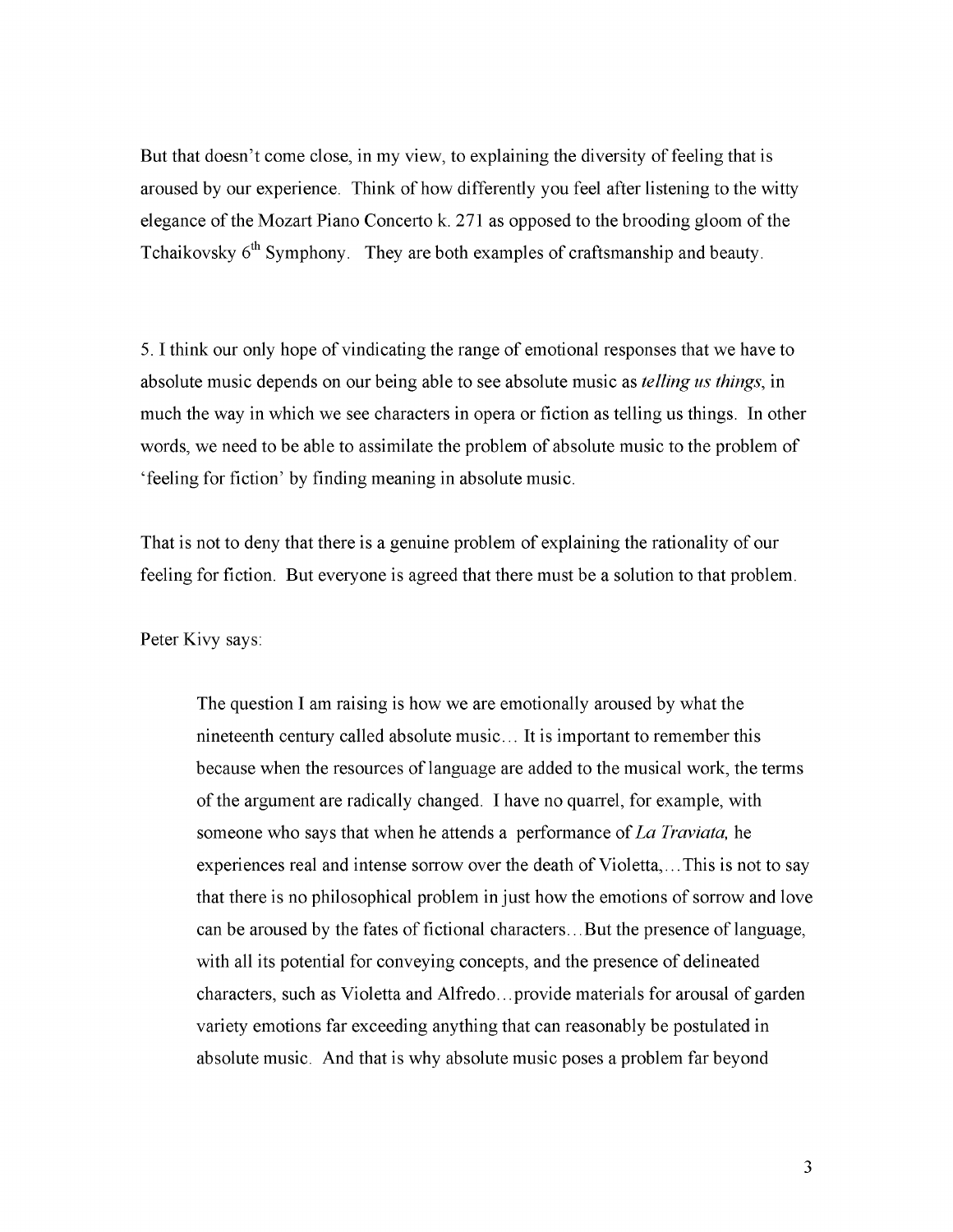opera, oratorio, song and programme music to those who wish to claim that it arouses the garden variety emotions.. .(pp101-102)

It makes sense to be moved by opera, Kivy tells us, because characters in opera can tell us sad things. The problem for absolute music, he says, is that, lacking language, title or text, it can't tell us anything; a fortiori, it can't tell us anything sad, happy or whatever. Hence, it cannot make sense to be moved by absolute music.

My thought is a modus tollens on Kivy's. Since it so obviously does make sense to respond to music with emotion, there must be a sense in which music is capable of telling us things. The question is how.

6. The fact that we can rationally respond to music with real emotions, I have been saying, is indirect evidence that there must be musical meaning. Not so much, perhaps, *representational* meaning – propositions that tell us how things are – though some, myself included, would be prepared to allow a limited role for such meanings; but, rather, *expressive* meaning, the capacity, principally, to express emotions.

But an inference from the legitimacy of our emotional responses is not the only sort of evidence that we have for the existence of musical meaning. Let me mention three other sources.

First, there is the sheer phenomenology of listening. Any reasonably experienced listener will hear the *Tristan* Prelude as suffused with the expression of yearning, whether or not they knew anything about the opera to follow, or even whether they knew that there is an opera that follows.

A second important source for our conviction that music possesses audible expressive properties derives from our *evaluative* thinking about music.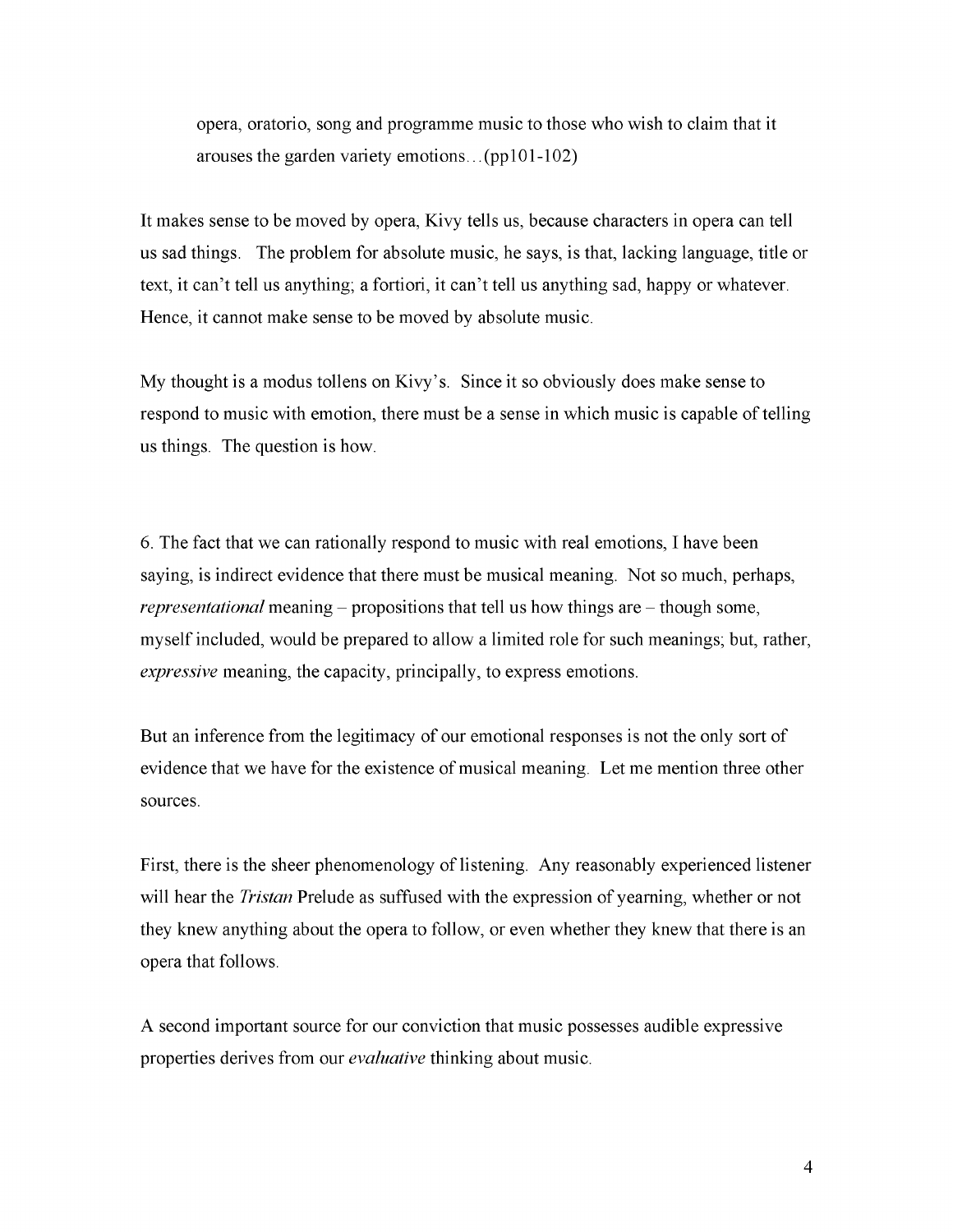We value some pieces over others because of what we take to be their greater expressive power. Derivatively, we value some musicians over others for their greater ability to unlock that expressive power. (A criticism that is often made, rightly in my view, of a famous New York opera conductor, is that he routinely sacrifices expressive meaning in favor of lush beauty, leading to performances that may be marvelously sensuous but are otherwise superficial and unsatisfying. We understand this criticism.)

A final source for our conviction in the expressive capacity of music derives from the role that music plays in opera or film. Clearly, music enhances the expressive impact of opera. The ceremony of the grail at the end of *Parsifal* wouldn't be half as powerful as it is if it were accompanied by Baa Baa Black Sheep, would it? But how could music contribute in this way to the opera's expressive capacity if it didn't have an expressive capacity all its own that it was bringing to the scene? Philosophers routinely concede the expressive impact of opera. But part of that expressive power is provided by the music, something it couldn't do unless it had some expressive power all its own to contribute.

## *Explaining Musical Expression*

7. In the final analysis, the real problem for musical meaning is not to justify belief in its existence, but to explain its possibility. How is it possible for mere sound, lacking speaker intention, or any of the other resources which make linguistic meaning possible, to express meanings? What properties of the sounds could constitute their expressive capacity?

Clearly, we would be looking at the *musical properties* of the sounds, properties like that of pitch, rhythm, harmony and melody. Sounds are heard as having the expressive properties they have *because* they are heard as having certain musical properties: it is something about the shape of the melody which opens the fourth movement of Tchaikovsky's Sixth Symphony that makes us hear it as somber. So what we are asking is: how could possessing certain musical properties amount to expressing a state of mind?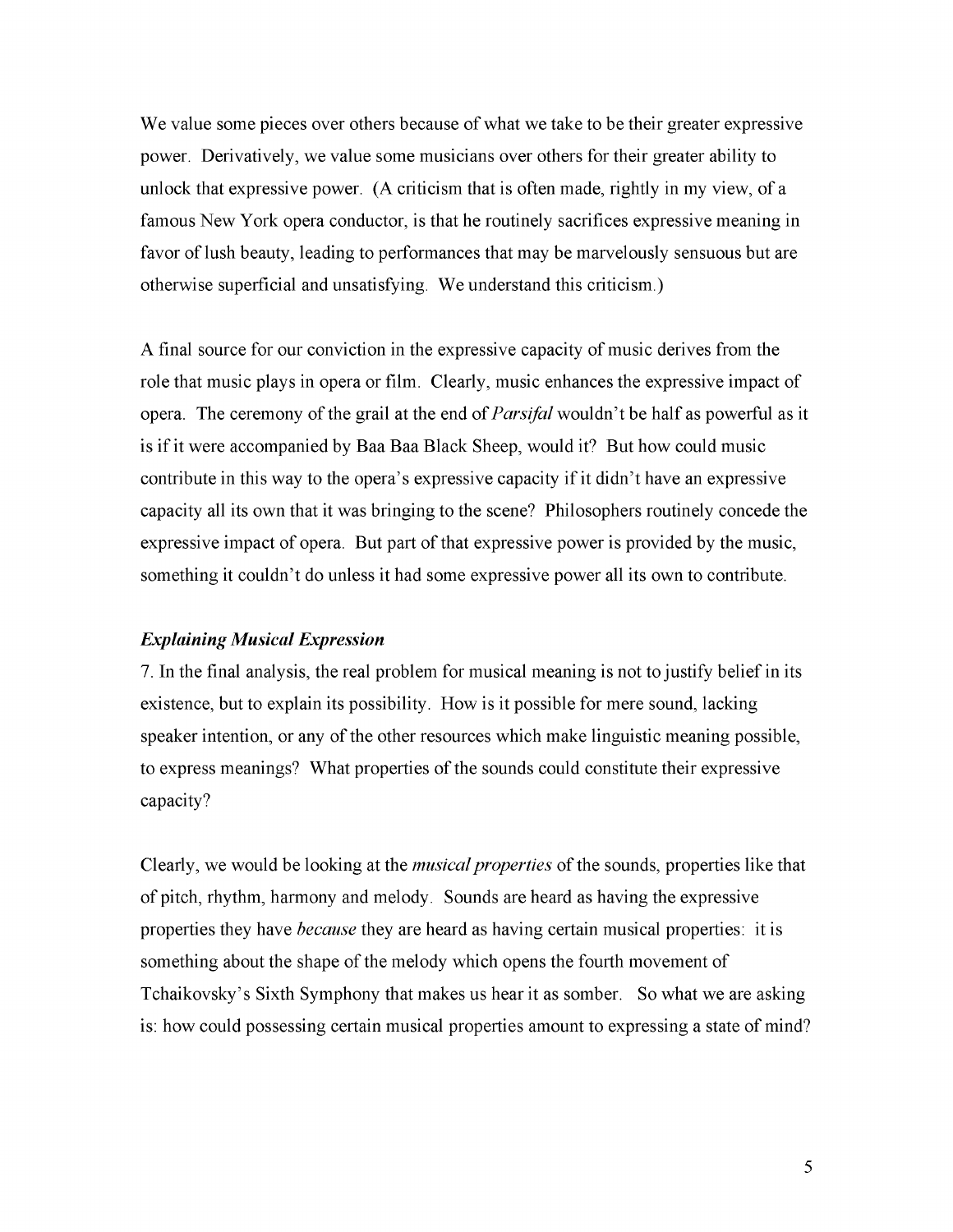Roger Scruton has argued that, in a sense, there is nothing to explain. His argument is distinctive and it will be worthwhile to linger over it.

Scruton's starting point is the observation that mere sound is not the intentional object of musical perception. Even when sound is understood not merely as a physical phenomenon but as a "secondary object" – a mental object – which exists only when it is heard, it is not what we hear when we hear music. The intentional object of musical perception is rather *tone*, where tone is characterized by such musical variables as pitch, rhythm, harmony and melody. But nothing can literally *have* such properties and so nothing can literally be a tone. A melody must rise or fall. But there is nothing either out there or in here that rises or falls in the way that a melody does. As applied to sound, therefore, he concludes, the concepts of pitch, rhythm, harmony and melody are *metaphorical.* To describe music, says Scruton,

we must have recourse to metaphor, not because music resides in an analogy with other things, but because the metaphor describes exactly what we hear, when we hear sounds as music."  $2^2$ 

And the use of any metaphor cannot ultimately be explained.

It does not seem strained to suggest that Smetana's music expresses the shining and silken qualities that we hear in it. Smetana's music is not *literally* shining or silken. But its expressive power is revealed in its ability to compel these metaphors from us, and to persuade us that they fit exactly. Of course, it is a mystery that they fit. But the mystery is immovable. Every metaphor both demands an explanation and also refuses it, since an explanation would change it from a metaphor to a literal truth, and thereby destroy its meaning. (141)

<sup>2</sup>Scruton, *The Aesthetics of Music,* p. 96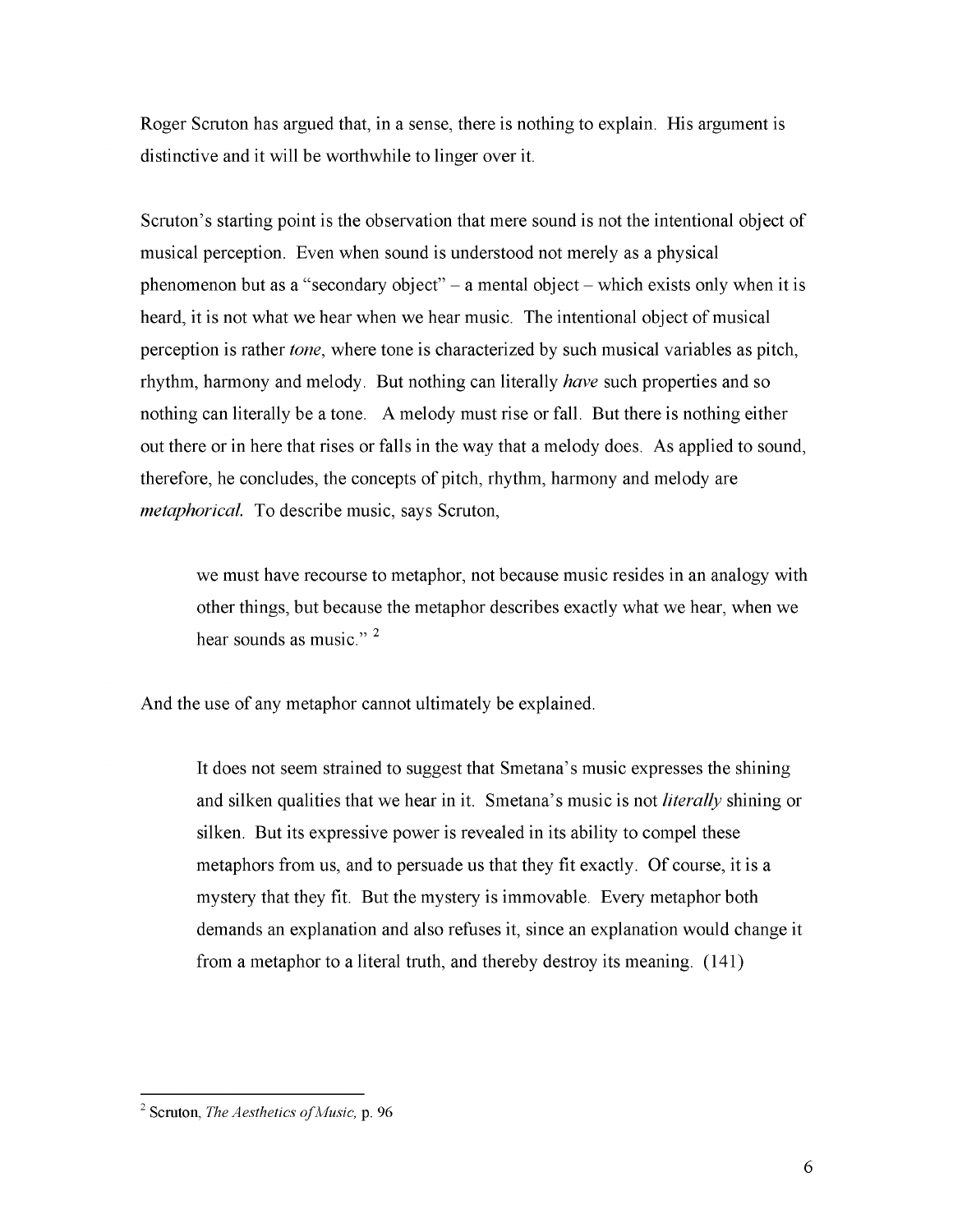8. Let me first get rid of the distracting claim, that Scruton ultimately takes back, that sounds are not the intentional objects of musical experience. Surely, we hear *sounds* when we hear music!

In an afterthought to his chapter on "Tone," Scruton shows some awareness of this. He says:

Finally, we should not think of sounds and tones as distinct individuals  $-$ as though tones really existed apart from sounds. Perhaps the best way of understanding the relation between the two is in the way Spinoza understood the relation between mind and body. For Spinoza reality can be conceptualized in two ways: as mental or as physical. But that which we conceptualize in these two ways is *one.* (79)

Invoking Spinoza's obscure account of the relation between mind and body is not likely to help here. Ifsounds and tones are the same individuals, then sounds are equally the intentional objects of musical experience. At any rate, it is intuitively overwhelmingly clear that sounds are heard when music is heard. (Imagine Dick Cheney dressed up as Santa Claus to entertain (scare?) the children at a White House Christmas party. Is Dick Cheney the intentional object of the children's experience? Santa Claus? Surely, the right answer is: Dick Cheney, seen as Santa Claus.)

If we set the strange claim about intentionality to one side, we are left with three other theses, which jointly ground Scruton's claim that there is no explaining musical expression: First, the thesis of*musical anti-realism*: sounds do not literally have the musical properties we hear them as having. Rather, and this is the second thesis, the musical *and* expressive descriptions under which we hear sounds when we hear them as music are *metaphors*. And, finally, although it is true that metaphors can be more or less apt, there is no explaining any particular metaphor's aptness. Every metaphor both demands an explanation and also refuses it.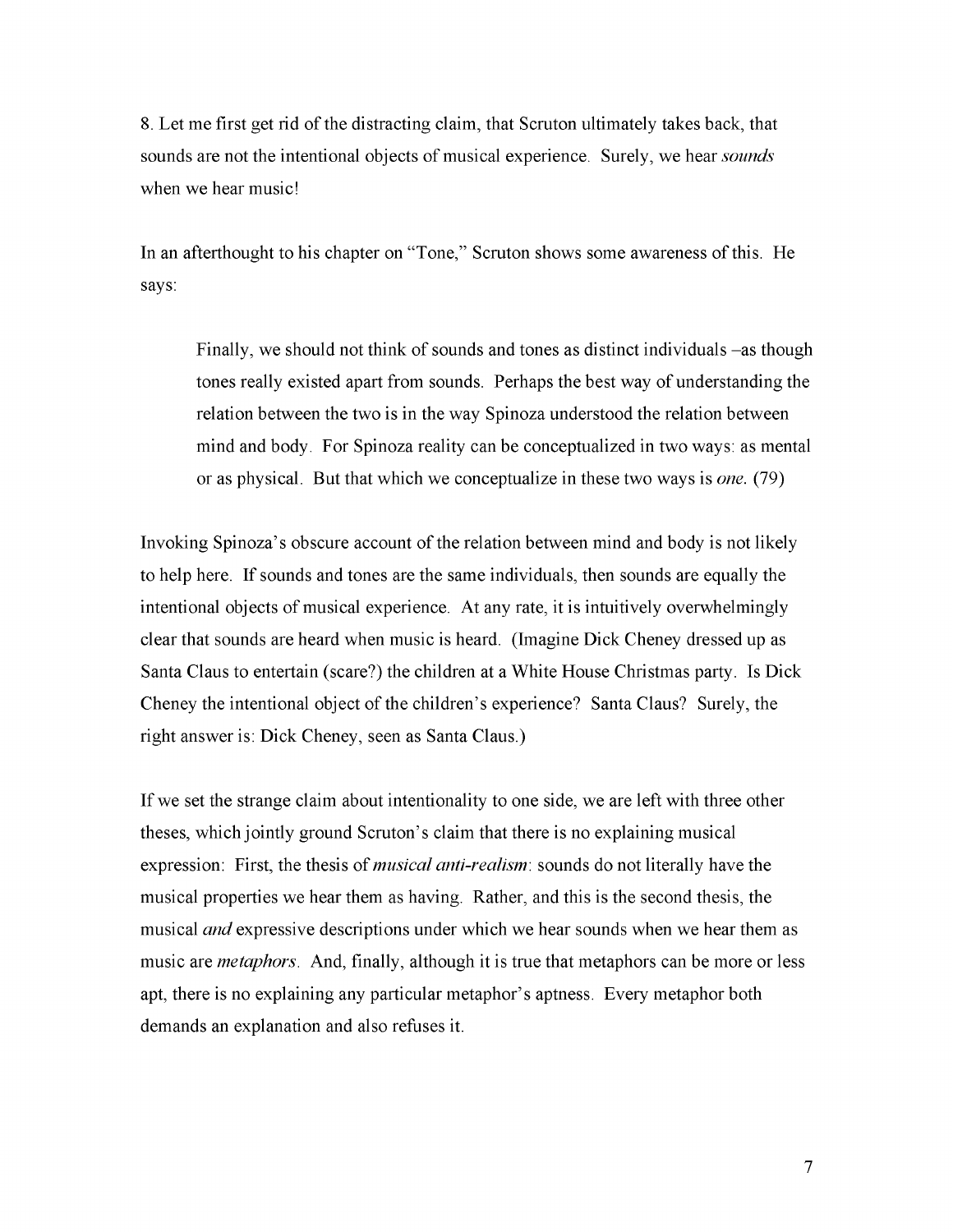I think all three theses are deeply problematic, though here I will settle only for questioning the second. $3$ 

Suppose we agree with Scruton that the musical descriptions under which we hear sounds are literally false. Still, is it really appropriate to call these perceptually exercised descriptions *metaphors*?

I would have thought that it is essential to metaphor that our use of it be *intentional*. Having experienced something and wishing to illuminate some truth about it, we intentionally use a false description to bring that truth to light. "Jimi's on fire" we say, for example, about a particularly exciting performance by Jimi Hendrix.<sup>4</sup>

But could that really be what's going on when I hear the theme that launches the Goldberg variations? Do I have an experience of the sounds qua sounds, notice something about them and then intentionally decide to illuminate what I heard by hearing them as constituting that famous melody? That is surely absurd, for two reasons.

First, the tendency to hear it as that melody is as far from an intentional mental act as anything gets. It is completely ineluctable. Scruton mentions several examples of musical perception that do seem subject to the will. For example, the four opening drum beats of the Beethoven Violin Concerto can be heard either as part of the ensuing melody or just a preamble to it. But if his thesis were right, it would have to hold quite generally; any musical metaphor would have to be optional from the standpoint of the will. But they don't seem to be.

Second, if the use of the notion of metaphor is to be justified, we would have to be aware of some layer of musical experience with a perfectly literal content that our musical

<sup>&</sup>lt;sup>3</sup> This represents a change of heart about the musical anti-realism, to which I had been inclined to be more sympathetic. See my "On Hearing the Music in the Sound," *Journal of Aesthetics and Art Criticism*, November 2001.

 $4$  The example is Stephen Yablo's, though not the point it is being used to illustrate.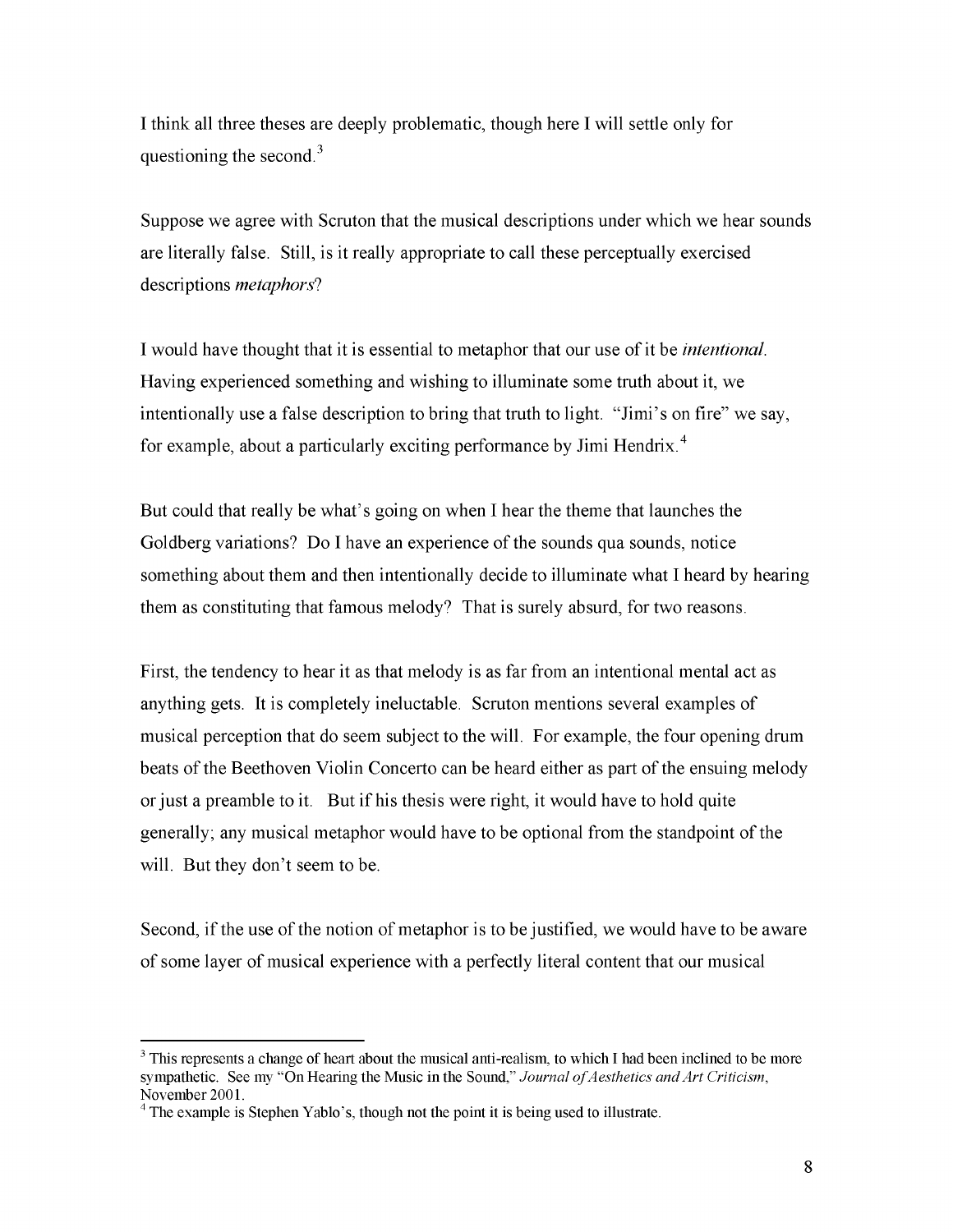metaphors would be designed to illuminate. But there doesn't seem to be such a layer of experience; for the most part, our experience is always already musical.

If this is right, then we can no longer ground the claim that there can be no explaining music's expressiveness by appealing to the general claim that there can be no explaining any metaphor's aptness.

At any rate, the anti-explanatory thesis is independently implausible. The point is that the expressive properties of music are clearly grounded in its purely musical properties. It is *because* a passage has certain musical properties that it is heard as having certain expressive properties, as Scruton in effect acknowledges in discussing the "Todesklage" from Act 2 of Wagner's *Die Walkure*:

This theme contains a tragic, and yet questioning expression. It is a normal exercise of the critical intelligence to look for the features which are responsible for so powerful an effect: the accumulated suspensions, and the final Neapolitan cadence finishing on a seventh chord, with its "unsaturated" and yearning character. Remove the suspensions and the tension goes. Alter the final cadence and we have (with a slight change of rhythm) the serene introduction to Mendelssohn's Scottish Symphony in A minor, Op. 56. (164-5)

Even if the musical properties are not themselves real properties of the sounds, but are only experienced *as though* they are real properties of the sounds, there would still be the question: How could the fact that sounds are heard as having certain musical properties explain why they are heard as having certain expressive properties?

So, even if we were to concede the musical anti-realism, that would not invalidate the question with which this section began: How is it possible for mere musical sound, lacking speaker intention, or any of the other resources which make linguistic meaning possible, to express meaning?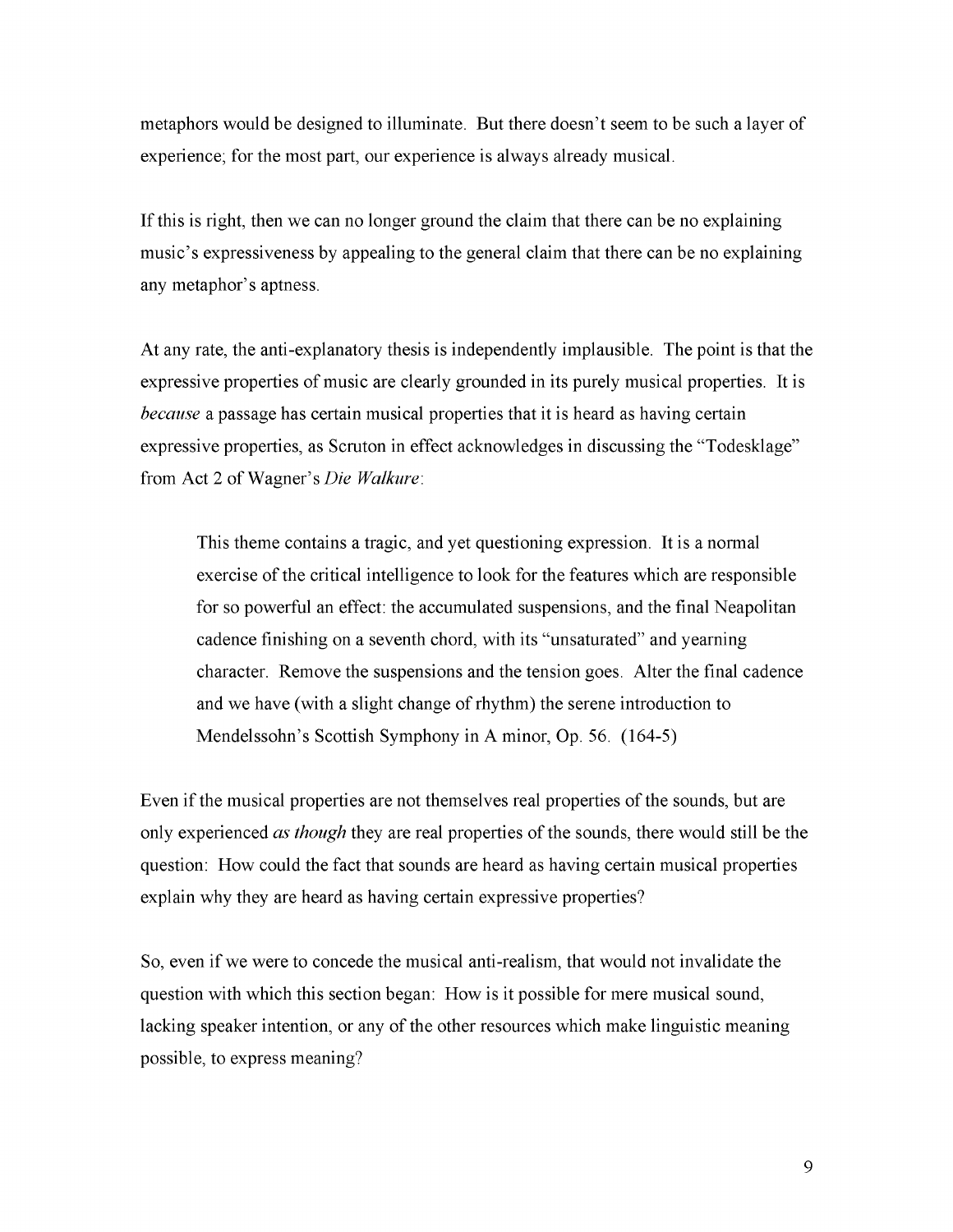9. The view I am most inclined to favor is a version of the *resemblance* theory, a view that has been very ably developed by Malcolm Budd and Stephen Davies. I would put it like this:

A passage P is expressive of E just in case P sounds the way a person would *sound* who was expressing E vocally, or sounds the way a person would *look* who was expressing E gesturally.

This kind of account leans, of course, on the idea that persons have characteristic ways of expressing their inner states. For example, there are typical – and typically natural -ways that sad people look, typical ways that they sound, and so forth. The account I favor, then, seeks to explain a passage's being expressive of sadness by equating this property with the property of *sounding like* the way sad persons sound (leaving out for now the difficult cross-modal case).

Jerrold Levinson has an interesting objection to this idea. If you say that sad music is music that resembles sad sound, he observes, you have to say to what degree, since everything resembles everything else to some degree. But the degree of resemblance required cannot be specified in terms of some fixable degree of resemblance between the two. It can only be specified as whatever resemblance is sufficient to induce appropriate listeners to hear the music as sad.

Levinson's conviction that the resemblance relation cannot be spelled out in substantive terms - in terms which avoid what Crispin Wright has called, in a different connection, a 'whatever it takes formulation' – lies behind his own dispositional account of musical expression:

P is expressive of E iff P, in context, can readily be heard, by a listener experienced in the genre in question, as an expression of E.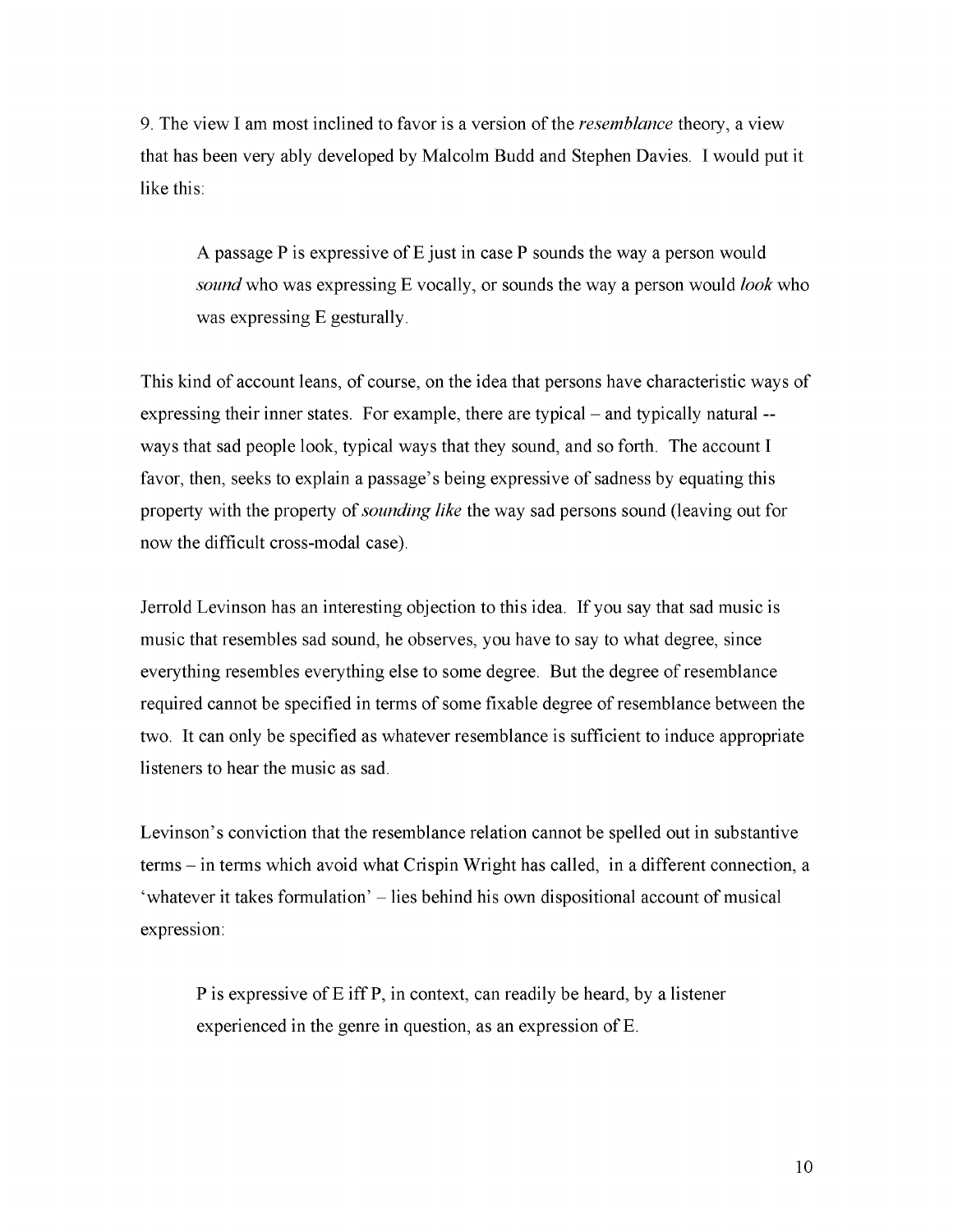He tentatively glosses a listener readily hearing  $P$  as an expression of  $E$  as: the listener readily imagining that P is an expression of E.

I think this is a challenging argument; but I would like to resist it because I have qualms about the dispositional account of musical expressiveness to which it seems inexorably to lead. That dispositional account is itself a version of a no-explanation view of musical expressiveness.

10. Most of the objections that worry me are explicitly considered by Levinson; but I don't think they have been sufficiently answered.

First, I think the gloss – hearing P as an expression of E in terms of imaginings – is illadvised. It's just too easy to *imagine* a particular passage as being the expression of a variety of different – even contradictory – emotions. Imagining is too unconstrained and so the resulting content too indeterminate.

Second, Levinson's definition is of 'P's being expressive of E'. This is a property that a passage can literally have. One of the motivations for thinking that music has such expressive properties is, as we have seen, that we seem to be able to *hear them in the music*.

But can our hearing reveal to us that a particular musical passage is expressive of sadness, for example, on Levinson's view? To do so, it would seem, our hearing would have to reveal to us that P is a passage that has the dispositional property to induce listeners who are appropriately versed in the genre to hear the passage as though it were a literal expression of sadness. I don't see how *that* could be an audible property of the music.

Levinson has a reply to this objection. He says that qualified listeners tacitly assume that they are indeed qualified listeners, and so, for such listeners, hearing an expression of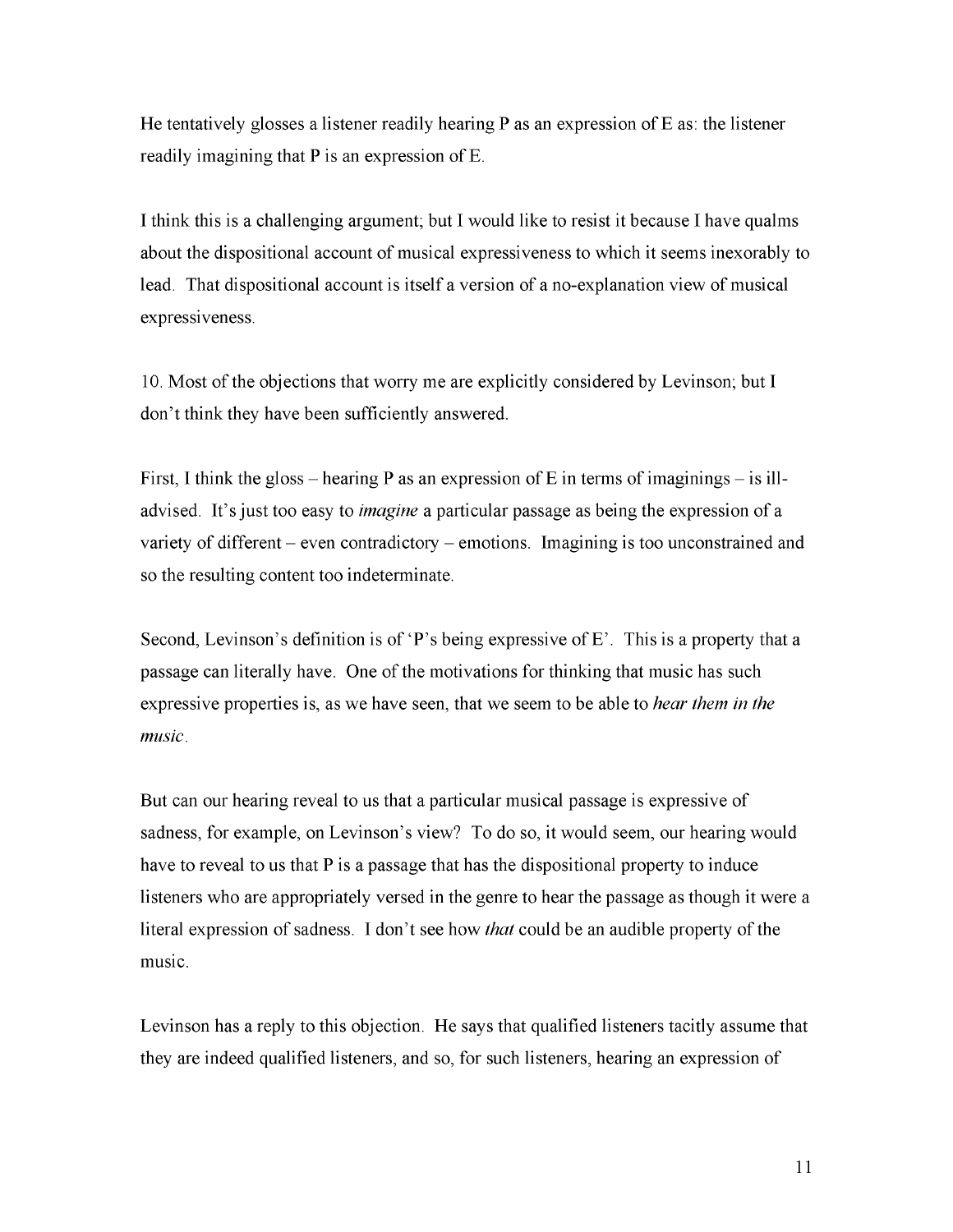sadness in a passage becomes tantamount to hearing the passage's being expressive of sadness.

Qualified listeners arguably tacitly assume, while listening to music that they are qualified listeners, listening appropriately. Thus on the view I favor, hearing an expression of E in a stretch of music becomes, for such listeners, tantamount to hearing the music's expressiveness of E. All a qualified listener need do to readily hear the expressiveness of the music is to readily hear expression of emotion in it.  $5$ 

Whether this reply is adequate depends on what one takes the relevant datum to be. What are we claiming when we say that an appropriately qualified listener can just hear the sadness in the music? On a strong interpretation, it is to say that an appropriately qualified listener can *know*, on the basis of hearing alone, that the music is expressive of sadness, in just the way in which it is natural to say that an appropriately qualified taster can know, on the basis of taste alone, that a particular substance is sweet. On a weaker interpretation, the claim would be not that a listener can know on the basis of hearing alone that a particular passage expresses sadness, but only the psychological claim that most listeners will feel no need to make an overt inference from their hearing to the attribution of expression.

Levinson's observations can accommodate the weaker claim but not the stronger one. However, it is arguable that it is the stronger claim that needs respecting.

As a matter of psychology, there may be no inference when an experienced observer sees some dark clouds and believes that it will rain. But as a matter of justification, the knowledge would have to be based on inference. Something is a perceptual justification of the belief that P just in case transitions from perceptions as of P (to the extent that there are any) to the belief that P are justified, without need of additional inference.

 $<sup>5</sup>$  Jerrold Levinson, ref.</sup>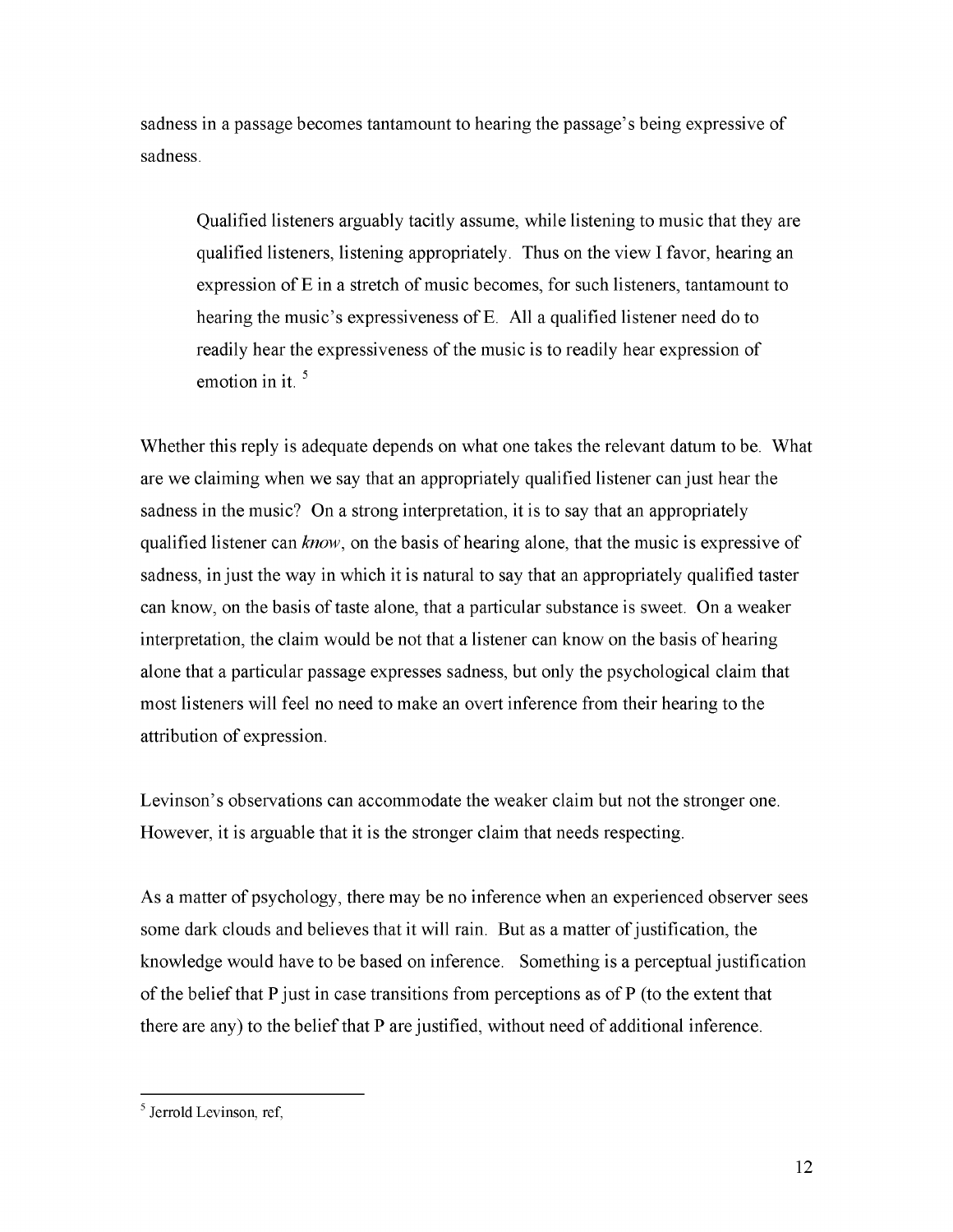Levinson's listener is like the experienced observer, moving swiftly from his hearing to the attribution of expression. But he cannot be said to know, purely on the basis of hearing, that a particular passage has a certain expressive property.

Arguably, though, I never need to infer that some music I hear is expressive of sadness, let alone an inference that proceeds from some complicated premise about how others are likely to react. Rather, I hear the expression in the music much as I taste the sweetness in the wine.

Third, I worry that Scruton's objection that reference to the appropriate class of listeners is doomed to vacuity will stick. There is a possible world in which there are incredibly sophisticated musicians who write highly mathematically intricate music, perhaps a la Babbitt, but who profess to hear no expression in any of the nineteenth century music we play them. They have emotions, so they are not Spocks (as in Star Trek). They express those emotions as we do. But they simply don't see the resemblances between musical sadness and human sadness that underlie judgments of expressiveness. Of course, we will judge them incompetent in the genre. But will we have any basis for this judgment *other* than their failure to hear expression in the music.

This is, of course, a standard problem for this sort of ideal observer theory of a given fact. You have to make sure that your conception of who counts as an ideal observer isn't controlled by a prior conception of the fact in question, for the aim is to reduce the fact to the responses of the ideal observer.

11. What, then, should we say about Levinson's argument?

Levinson makes it sound as though there is a perfectly general problem here: everything resembles everything to some extent; so there is no saying in what respects music needs to resemble the expression of emotion if it is to express that emotion. However, there is reason for doubting this general argument.